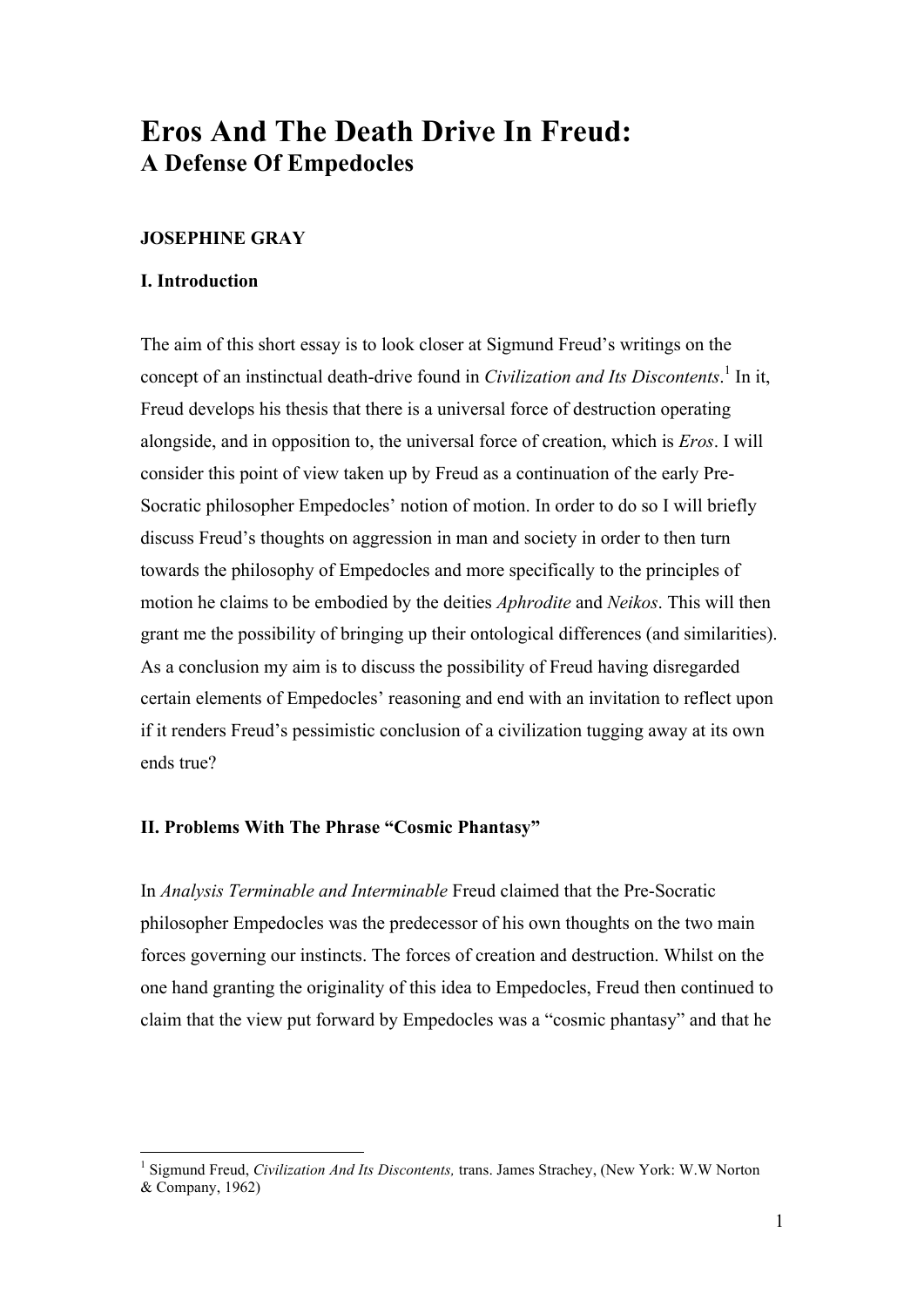instead had developed the idea through psychoanalysis into a more scientific truth by looking at biological mechanisms.<sup>2</sup>

A quick reflection on the phrase expressed by Freud on the "cosmic phantasy", that Empedocles supposedly had been devoted to, bring several troublesome questions. What does Freud mean by "cosmic phantasy"? And, is it not possible that he himself was guilty of pursuing this "cosmic phantasy", only through the prism of psychoanalytic thought?

## **III. The Destructive Force In** *Civilization And Its Discontents*

In order to better understand Freud's view on the destructive force, also known as the death drive, I have chosen to examine his writings in *Civilization And Its Discontents* where he gives his thoughts on its origin and consequences for man and society.

The first problem that Freud encounters, and acts as a catalyst for the possible existence of a death drive, is the problem of aggression in man.<sup>3</sup> In his earlier writings Freud had already posited that a force of creation, *Eros*, was the main force of activity and that in it forces of destruction and anger was contained. This view was strengthened by the sadistic and masochistic tendencies exhibited in the force of E*ros,*  by the ego and superego. He therefore speaks of a bipolarity in *Eros*. <sup>4</sup> However, this view of bipolarity seemed to be challenged by the existence of non-erotic acts of aggression. Furthermore, the common denominator for both *Eros* and the death drive was to be found in the libido. Even if they have this in common, according to Freud, it takes on a different process in the relation libido-death drive. Instead of finding enjoyment in creation it finds its main subject in the form of destruction and when this force is tamed it directs itself towards (external) objects and thus gives the ego a sense of satisfaction. That satisfaction is felt by having a sense of power over nature.<sup>5</sup> The conclusion derived from the previous reasoning leads us, and Freud, to claim that aggression is an innate force in man and seems to be an obstacle for the development of culture.<sup>6</sup>

 <sup>2</sup> Sigmund Freud, "Analysis Terminable and Interminable", *International Journal of Psycho-Analysis*, 18 (1937) :398

<sup>&</sup>lt;sup>3</sup> Freud, *Civilization*, 67<sup>4</sup> Ibid., 67

 $5$  Ibid., 68

 $6$  Ibid., 69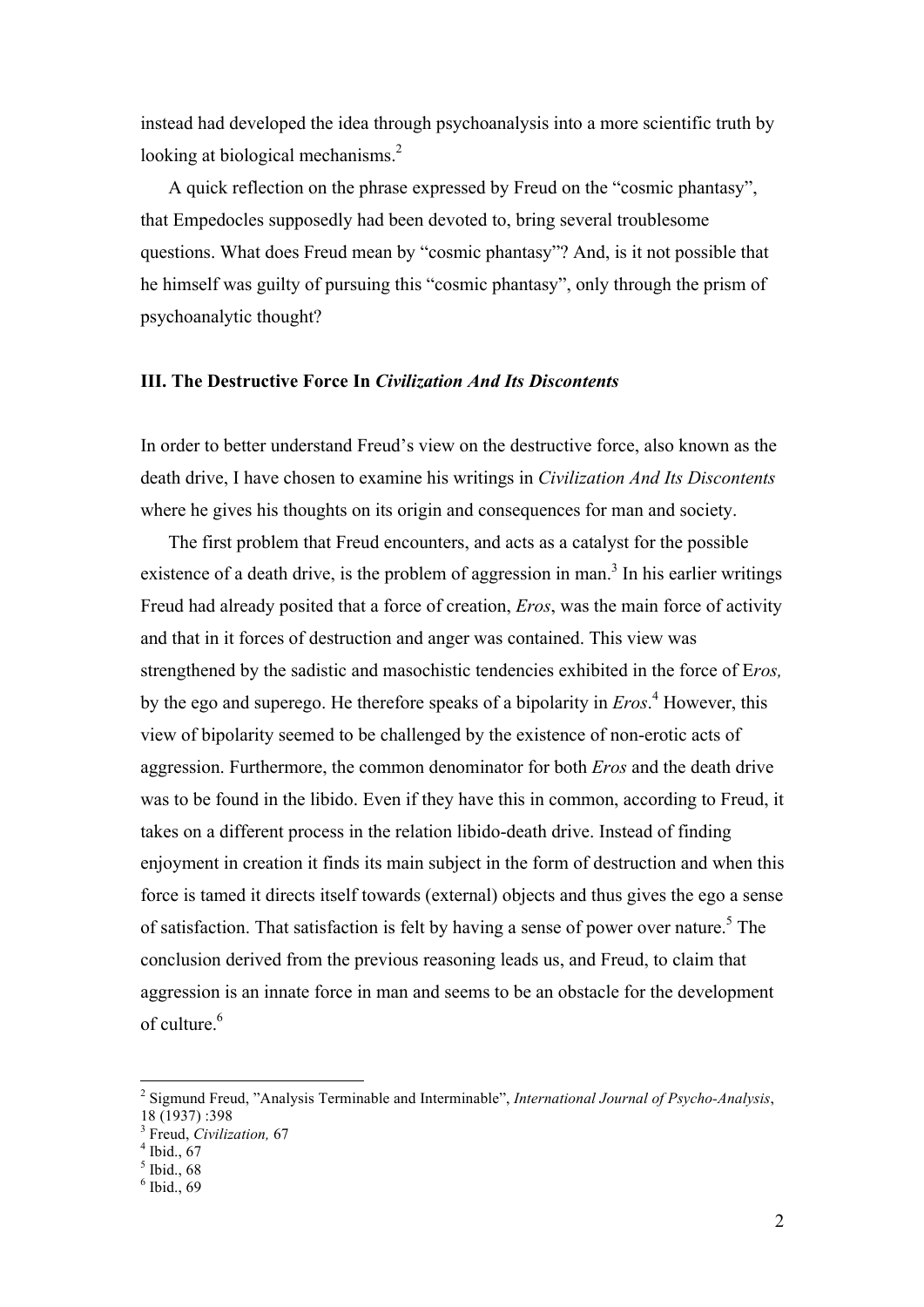This struggle is what all life essentially consists of and so the evolution of civilization may be simply described as the struggle of the human existence.<sup>7</sup>

This brief account of Freud's discovery of the death drive will now enable us to discuss the ideas of Empedocles, which hopefully will bring to light the similarities in both thinkers and come to a deeper understanding of the problem posed in the beginning.

#### **IV. Empedocles' Notion Of Motion: Aphrodite And Neikos**

Empedocles conceived of two forces governing the universe: Love and Strife. Within these two forces a cosmology emerge from the two deities Aphrodite, representing Love, and Neikos, representing Strife. Contrary to his predecessor Parmenides, Empedocles based his cosmology and physics on the principle of change, i.e. motion. Starting out from the four elements; air, fire, water and air (as also Parmenides did) he held that they could account for the existence of change in combination with the knowledge received from the senses and would render the co-existence of things possible, i.e. the material world. The basic structure of the universe was ascribed to a *rhizomata* (root-like) system.<sup>8</sup> The cosmology is emerging:

Hear first the four roots of all things: bright Zeus, life-giving Hera, and Aidoneus, and Nestis who moistens the springs of men with her tears.<sup>9</sup>

These four principles where nonetheless static and in order for motion to come about a dynamic element had to be exerting its powers in the background. As mentioned above, these two forces were the forces of Love and Strife. The motion set about by these forces was of a cyclic nature with moments of union and dispersion in a continuum ad infinitum.

But now I shall go back over the course of my verses, which I set out in order before, drawing my present discourse from that discourse. When Strife reached the lowest depth of the eddy and Love comes to be in the midst of the whirl, then all these things come together at this point as to be one

 $<sup>7</sup>$  Ibid., 69</sup>

<sup>8</sup> In contrast to the later development of systems following the structure of *stoicheia* (elements) by Aristotle.<br> ${}^{9}$  Fr. 6, Aetius 1, 3.20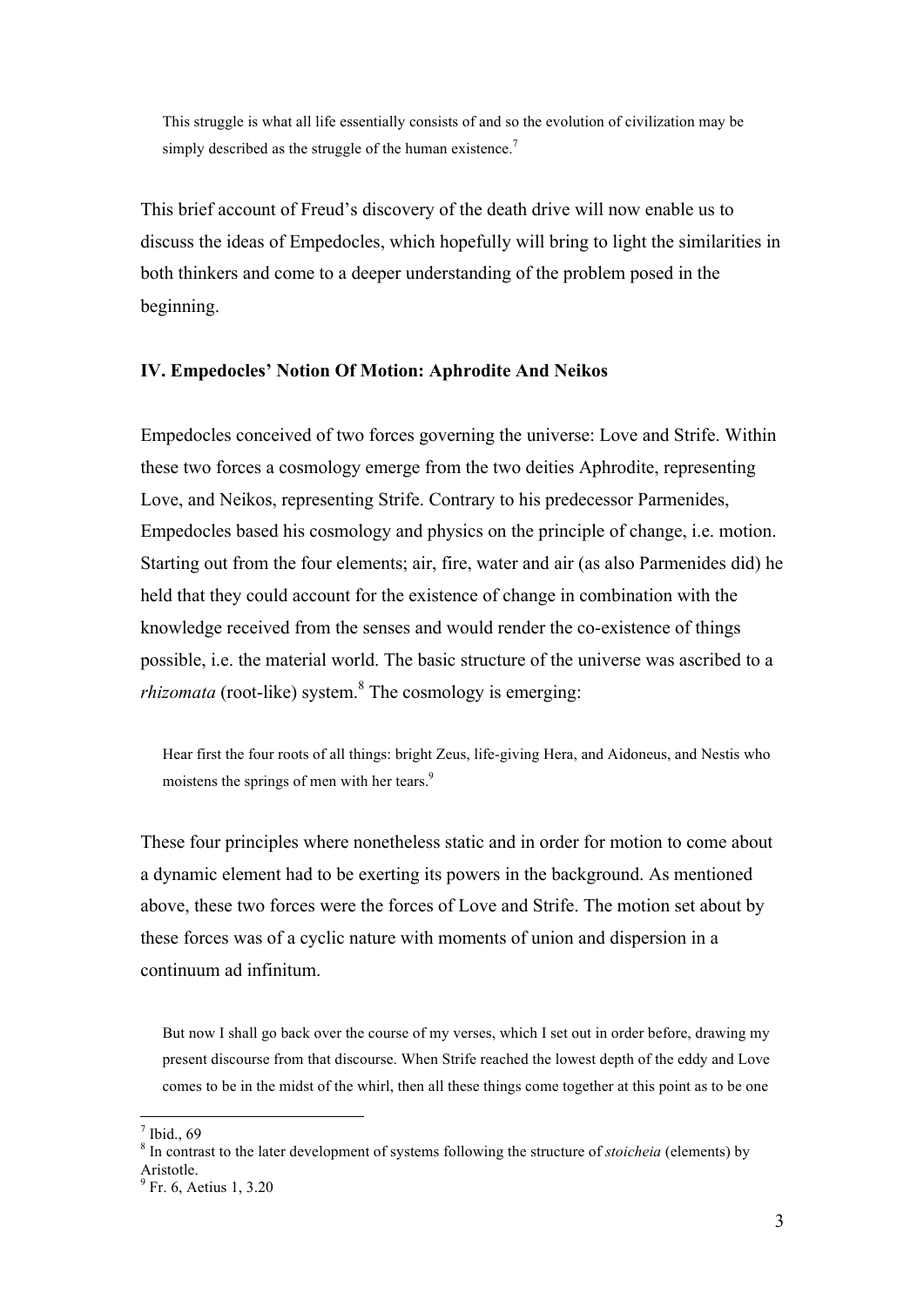alone, yet not immediately, but joining together at their will, one from one place, another from another. And as they were joining Strife began to move outwards to the circumference. But many things remained unmixed, alternating with those that were mixed, as many as Strife, remaining aloft, still retained; for not yet had it entirely departed to the utmost boundaries of the circle, but some of its members were remaining within, and others had gone outside. But, just as far as it is constantly rushing forth, just so far there ever kept coming in a gentle immortal stream of perfect Love; and all at once what before had attained to immortality became mortal, what had been unmixed before was now mixed, each exchanging its path. And as they were mingled together, countless tribes of mortal things were spread abroad, patterned in every sort of form, a wonder to behold $10$ 

As seen in the fragment above there is no trace of bipolarity in the nature of these two forces as they come together and intermingle with each other, leaving space for one another, to in the next moment meet in union. Empedocles also believed that at those times when the universe was moved by Strife there was nevertheless a considerable amount of Love retained in our bodies that we could reach through unity in intercourse. If this is to be true, the opposite movement would also be the case; that when the universe is moved by Love there is also an amount of Strife active within our bodies, and thus in our actions.

This cosmology of Empedocles hides more behind its mysterious face. Not only is it a fascinating theory but it also holds true to modern day physics. Simply put, we still consider physics as an interplay between two forces of attraction (Love) and repulsion (Strife) that act on specific particles (roots). Is it then still fair to say that what he was developing was a "cosmic phantasy"? Or is this a too easy answer given by Freud when discarding the true uniqueness of Empedocles thought? Again, my aim is not to disprove Freud but rather try and see the similarities and try to receive some insight into the mysterious riddle of the phrase "cosmic phantasy".

In the next section I will discuss what seems to be an ontological difference of the two forces between the two thinkers.

## **V. Simultaneousness Or Succession**

One of the main ontological differences that seem to be evident is that Freud's notion of the death-drive is one that is working simultaneously along side *Eros* whilst

 <sup>10</sup> Fr. 35, Simplicus, *De Caelo* 529.1 and Fr. 36, Stobaeus, *Anth.* 1, 10.11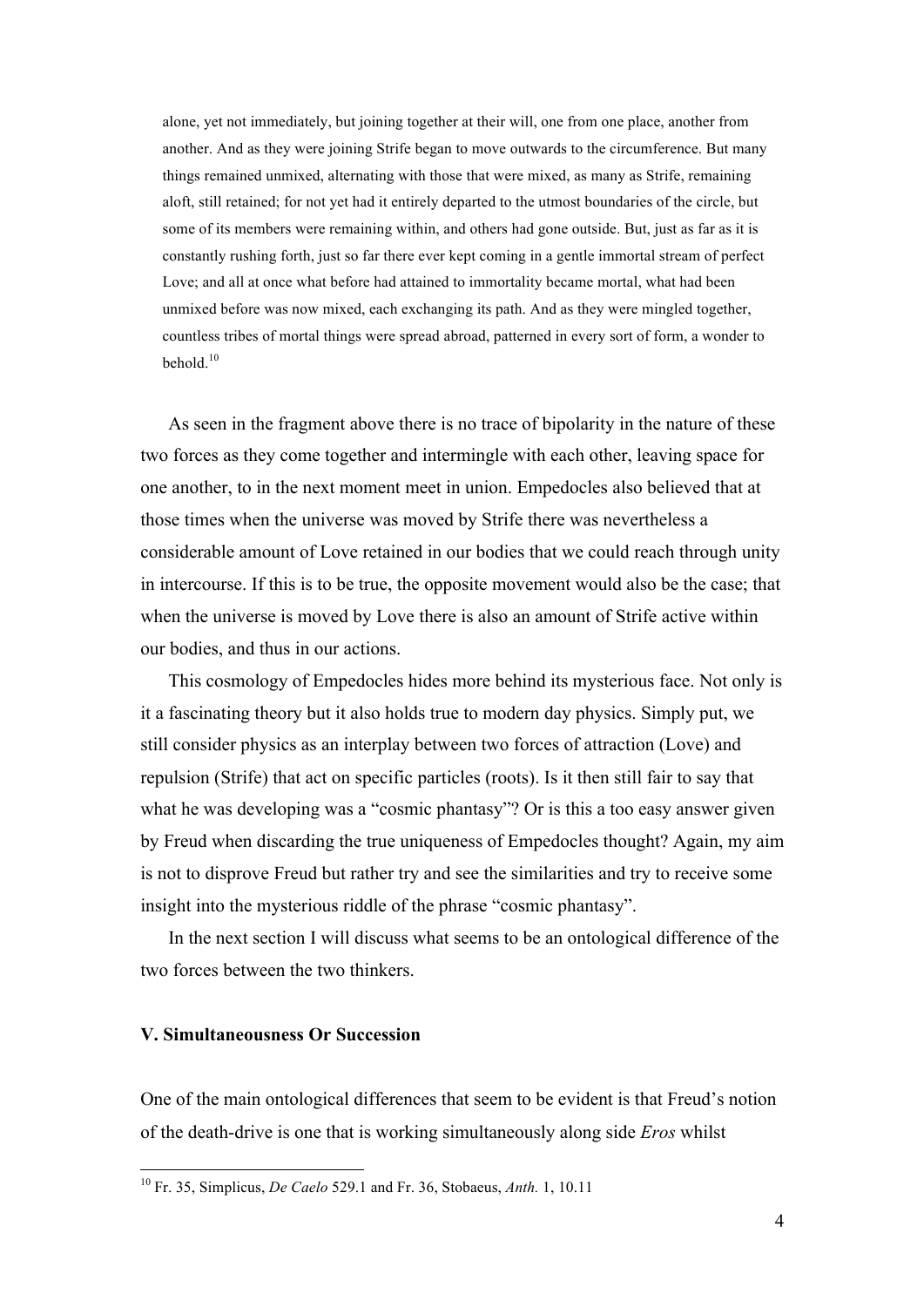Empedocles' notion of the same drive is seen as a successive force to *Aphrodite* or Love.

Freud rejects the bipolarity of *Eros* on the basis of discovering the independency of the death-drive as an expression of (non-erotic) anger. In doing so he continues with his psychoanalytic thought by a supposed internalization of the anger within the ego that gives way for the superego to exert its authoritative power and induce a sense of guilt in the individual. All the meanwhile this process takes place there is never a reduction of the *Eros* in the individual to the death-drive, i.e. the life force is never held hostage by the destructive force. The instinct of life maintains and upholds life and is therefore also the creative force that enables the 'eternal struggle' in man to take place. If the creative force had succumbed to the death-drive there would be no reason for the individual to carry out his life-affirmative actions.

In Empedocles another process seems to be taking place – a process of succession. When ascribing the forces of Love and Strife as the principles governing the universe there is an emphasis on the one force following the other. They are not working simultaneously but only seem to intertwine during certain moments during the swirling movements of the universe.

The question then arises if this is really so. Going back to the fragment above by Empedocles there seems to be another movement going on as well. A movement very similar to that of Freud's death-drive, namely, a simultaneous movement. Although it is true that the forces of Love and Strife is treading separate paths, flowing to the boundary of the circle only to return to the middle again, there is always a certain amount from each of the respective forces that merge and become one. This seem to prove the 'togetherness' of the two forces as working at the same time in the universe, i.e. it is not only the case that one leaves to be succeeded by the other one to reign. To elucidate yet again what I have already made clear a re-reference to the quote above will be helpful.

[...] what had been unmixed before was now mixed, each exchanging its path.

I am here referring to the mixture of forces, which in turn gives way for the 'exchange' of paths. So, indeed, there is still an active element of succession, albeit with an occurrence of mixture, which I believe holds great importance. It is now clear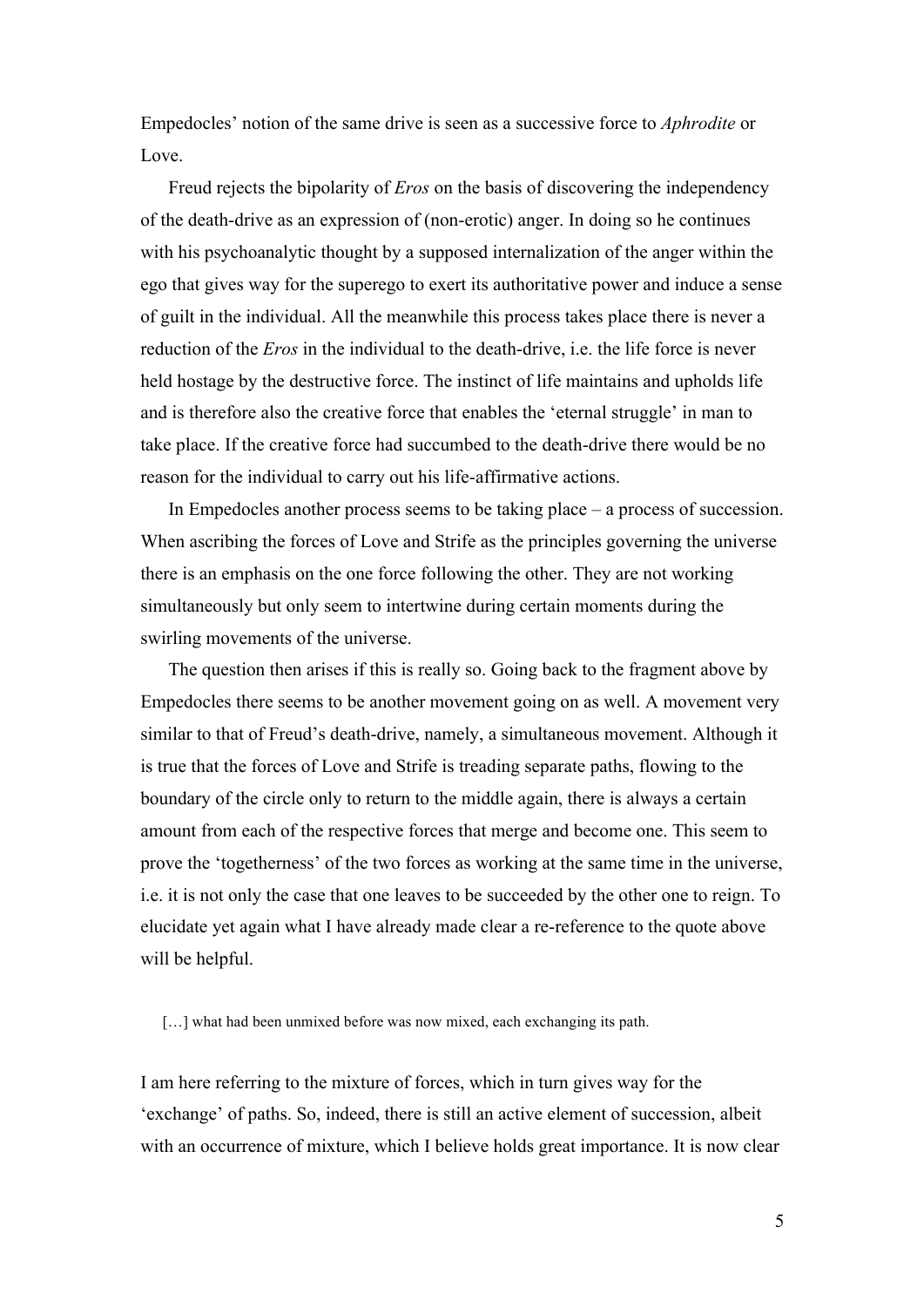that both theories part-take in the ontology of simultaneousness, even if Freud's theory does so to a greater extent.

In the concluding section I will discuss what consequences the ontological similarities have for Freud and his reasoning of a death-driven society and finally either embrace or reject the phrase "cosmic phantasy".

## **VI. Concluding Thoughts**

Up until now I have not given a full explanation of how the death-drive works through aggression within the individual on the levels of ego and superego. Neither will I attempt to do so, simply because it is not the purpose of this essay to discuss the psychoanalytic processes in which Freud develops his ideas but rather the actual death-drive as an independent force per se. What I one the other hand do need to mention is briefly how the death-drive, according to Freud, is mirrored on a larger scale onto society, as to be able to criticize his assumption that follows from it.

In the third part of this essay I mentioned that Freud sees the aggression felt by the individual as being internalized by the ego and therefore granting the superego accessibility to the actor of a censor. The same process is, according to Freud, happening in society through the creation of a group out of individuals. The problem arises in the *egoistic* trend in the individuals strive for happiness and a *cultural* trend within society that institutes restrictions, the conflict being that of happiness and constraints. The culture also develops a superego based on restriction which hinders the pursuit of happiness for the individual. $^{11}$ 

The conclusion put forward by Freud is one that discusses the possibility of society putting up too harsh restrictions in the service of trying to get rid of anger, instead of perhaps accepting it as a force to be reckoned with – not a force to be suppressed.<sup>12</sup>

 If we grant the argumentation I have followed hitherto to be true it seems that we are dealing with an identical force seen both in Freud and Empedocles. The question remains why Freud sees this force as such a problem and Empedocles not?

One must take into account the different purposes they professed, Freud on the one hand a science of psychoanalysis, Empedocles a blend of cosmology and physics.

<sup>&</sup>lt;sup>11</sup> Freud, *Civilization*, 88-89<br><sup>12</sup> Ibid., 90-92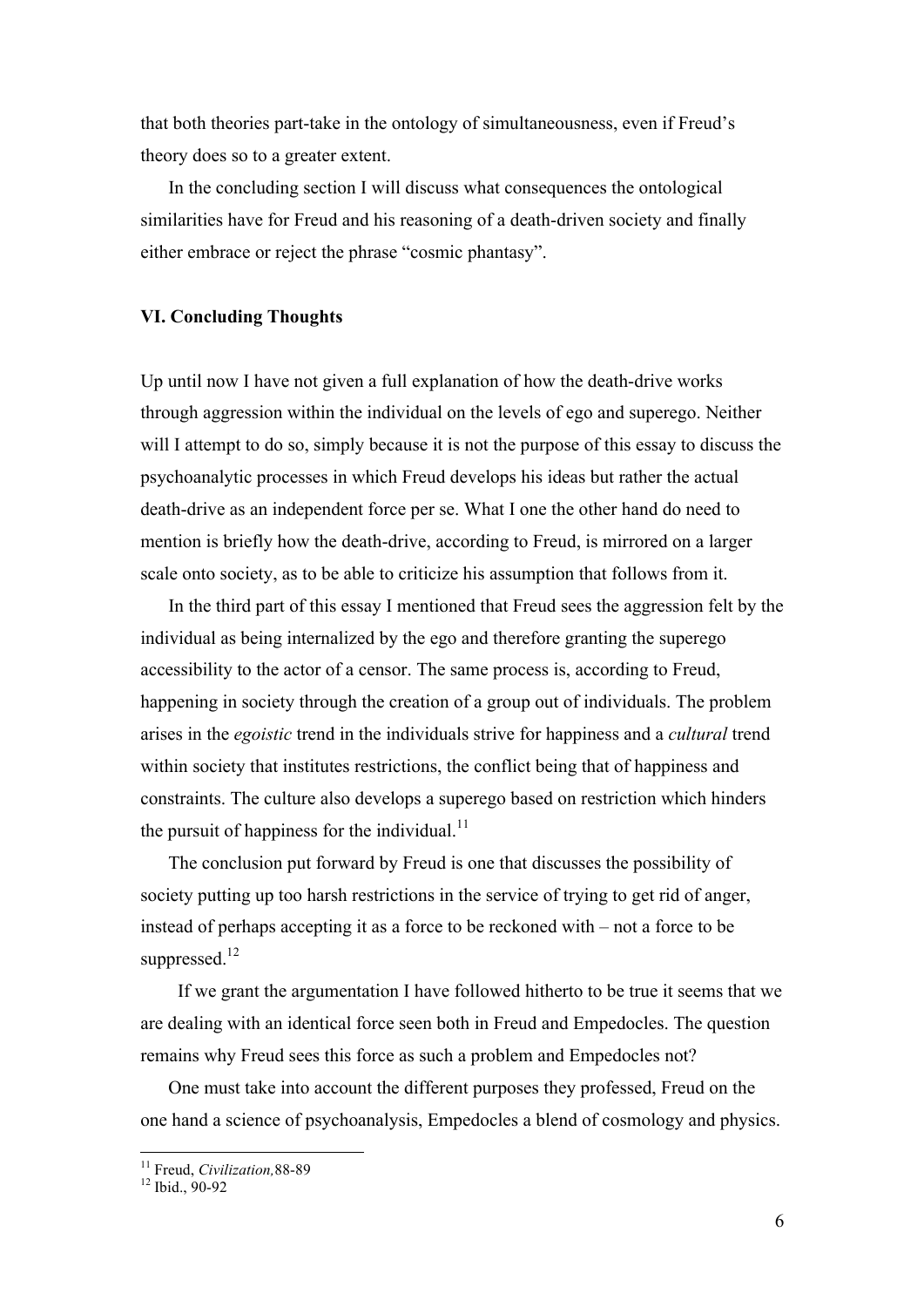Yet the destructive force remains the same and seems only to take on different shapes in the hands of both. It also renders Freud's phrase of ascribing Empedocles thoughts to a "cosmic phantasy" truthful to his own reasoning. If we grant Freud that what he was developing was on the basis of biological mechanisms in man (psychology), then it might at first glance look as if the mysterious elements are taken out of consideration. But speaking of a life force called *Eros* and a force exhibiting its influence as a death-drive *is* mysterious. There is no empirical evidence for these forces, they are pure speculation. That is not to say that they are false or nonsensical, but it puts it into perspective the consequences of not being cautious when labeling other pre-historic figures as mysterious or only dealing with 'cosmic' matters. After all, Freud's own reasoning is based on an idea of certain properties in a microcosm (individual) as being paralleled by those in a macrocosm (civilization).

Finally, as an open question, if the death-drive/force of destruction/Strife is active in the world as in man is it necessarily that civilization is trying to do away with it, or is it simply that the force of Love has yet to take a larger hold of us in order to exhibit greater acts of charity to one another?